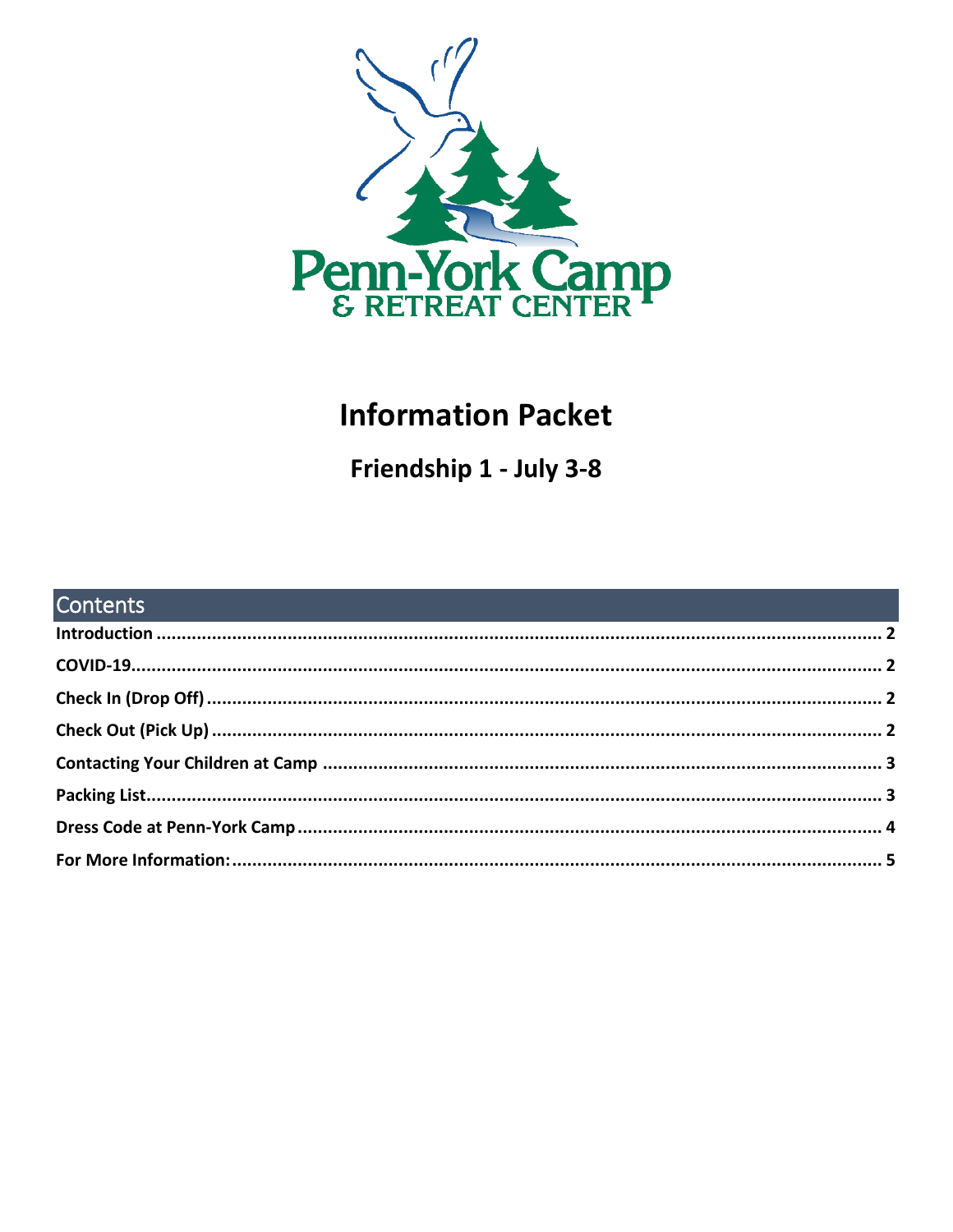### <span id="page-1-0"></span>**Introduction**

Greetings from Penn-York Camp,

We are looking forward to a great week of camp. Below you will find some basic information concerning camp here this summer. Please review this information, and if you have any questions, please contact us.

God Bless,

Crissie Office Manager

#### <span id="page-1-1"></span>COVID-19

We are intending to proceed with summer camp without any extra COVID-19 restrictions. We will continue to keep the camp cleaned and disinfected to our normal summer camp standards.

If something changes and we need to enact additional measures, we will send out that information to you at the time.

# <span id="page-1-2"></span>Check In (Drop Off)

Check in for **Friendship 1** is on **Sunday, July 3 between 4-5 p.m.** All parents and campers should come to the **Pavilion (Next to the Alpine Center at the top of the hill)** to check their child in for camp.

**The "Medical Form and PYC Program Release Form" should be completed before arrival**. These forms are normally completed with registration or emailed to you right after registration. If you have not received these forms, please contact the PYC office.

# <span id="page-1-3"></span>Check Out (Pick Up)

Check out will begin at **6 p.m. on Friday at the Pavilion.**

Parents are asked to please not be early as it will interrupt scheduled activities. Parents can drive to the checkout location and our staff will walk you through the checkout process, which will include signing a release which will permit our staff to release your child to you. DO NOT go directly to your child's cabin as our staff are not permitted to release your child to you until you have signed the release.

If a person other than a parent/legal guardian will be picking the camper up, or if the camper will need to be picked up before the designated pick up time, then the parent should fill out the **"Pick Up – Release Form**" (located at the end of this info packet) and hand it in when you drop your child off for camp. If unforeseen circumstances make it so that you were not able to turn in the Pick Up – Release Form, call the office and explain the situation.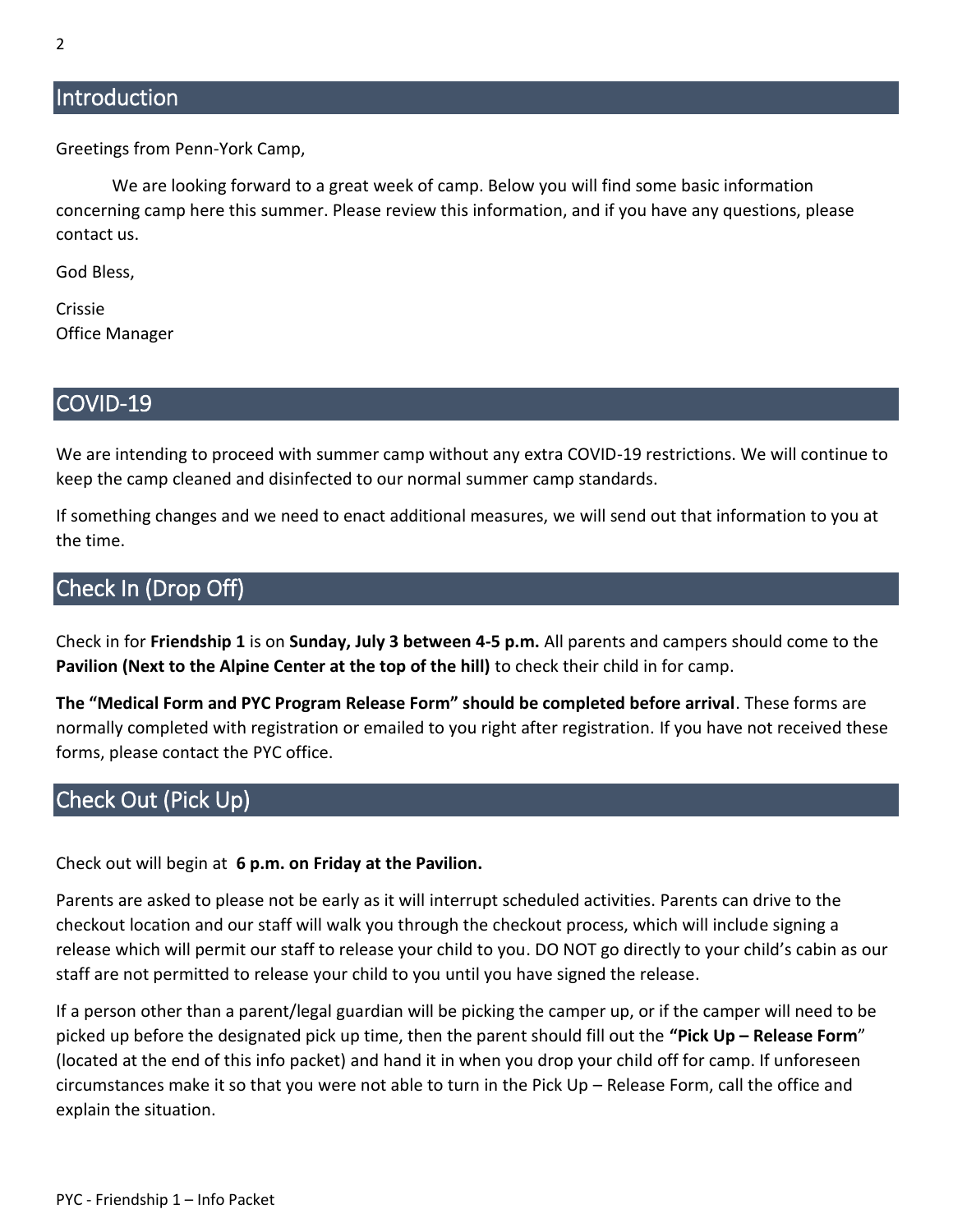# <span id="page-2-0"></span>Contacting Your Children at Camp

Parents are encouraged to write to their children while at Camp. A letter from home is often very encouraging to campers. There are two ways that a parent can do this. The first is by snail mail. If you contact your child by snail mail, we recommend that you send the letter before the week of camp starts, that way your child will be sure to receive the letter during their stay at Camp. To send mail to camp, use the following address.

Penn-York Camp Attn: *Camper's Name* 266 Northern Potter Rd. Ulysses, PA 16948

The second and faster method is to use email. To send your child an email at camp, send the email to [pennyork@pennyork.com](mailto:pennyork@pennyork.com) and put Attn: *Camper's Name* in the subject line. We will then print off the email and give it to your child.

*Please do not try to contact your children by phone.* The reason we ask this is because we have found that a phone call will often make a camper feel homesick. Therefore, we ask that parents do not call our office and ask to talk to their child. We know that this is a lot to ask, but please trust us; your child will have a great time, and we will contact you if there are any issues.

# <span id="page-2-1"></span>Packing List

#### **Packing List:**

- Outdoor Clothing
- Modest Swimsuit and Summer Wear\*
- Sleeping Clothes
- Sleeping Bag (or sheets and blankets)
- Pillow
- Shoes and Sandals
- Soap and Shampoo
- Towel and Washcloth
- Bible
- Personal Items
- Light Jacket
- Water-bottle
- Medications (Will be given to the health officer)

#### **You May Also Want To Bring:**

- Sheets for a single size mattress
- Camera
- Flashlight
- Musical Instrument
- Bug Spray
- Sunscreen

PYC - Friendship 1 – Info Packet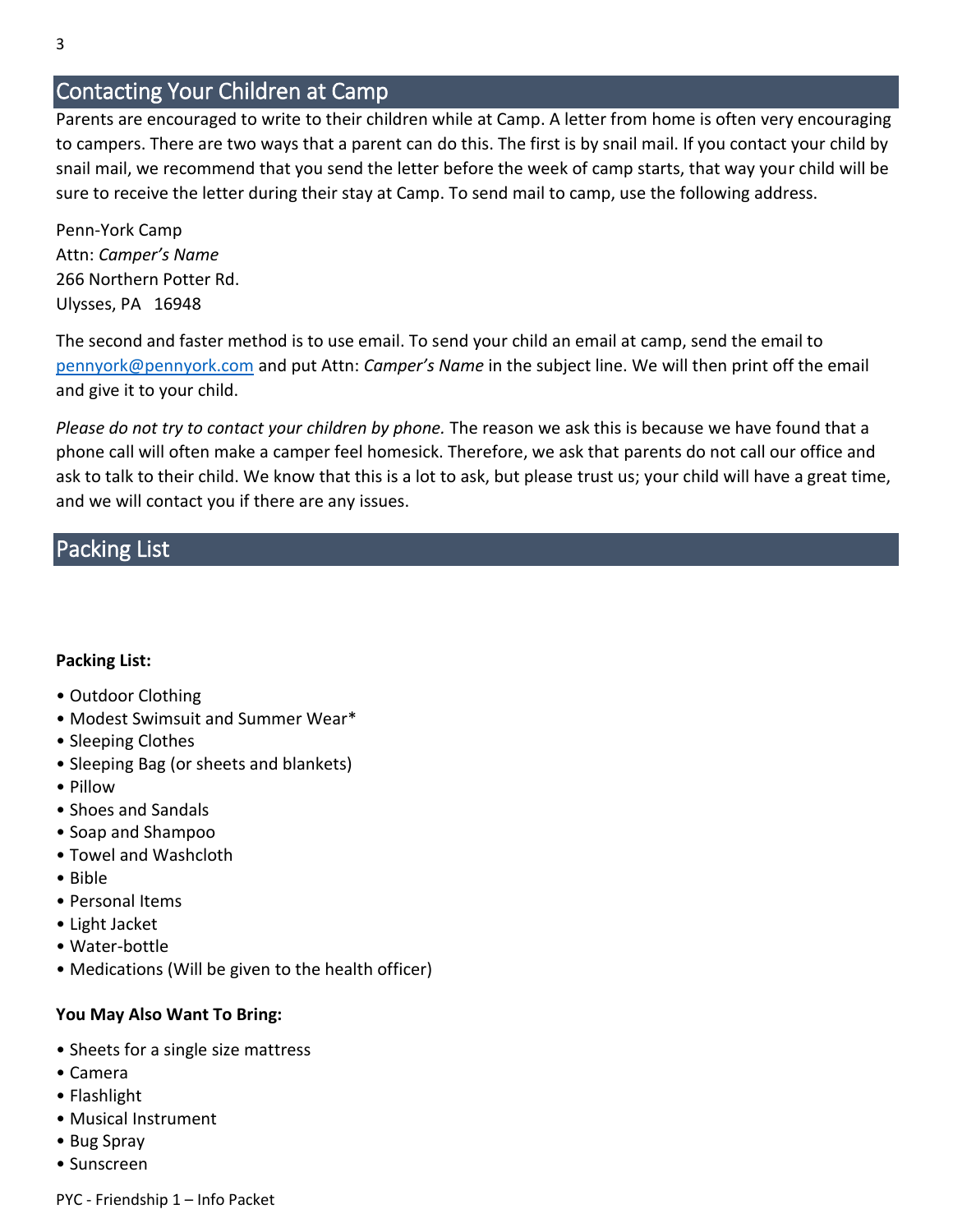- 4
- Hat
- Sunglasses
- Additional Spending Money (All campers start with a \$10 credit towards the camp store.)

#### **Do Not Bring:**

- Any type of electronic storage device that plays music or accesses the internet (iPods or MP3 players)
- Cell Phones
- Laptops
- Other Electronic Entertainment Gear
- Tobacco
- Alcohol
- Drugs
- Pornography

• Weapons (Penn-York Camp does allow campers to bring knives. However, campers cannot bring a knife with a blade length of over 4 inches.)

# <span id="page-3-0"></span>Dress Code at Penn-York Camp

- Modesty the Penn-York Definition: Penn-York Camp encourages campers to dress modestly, consistent with the instructions provided in 1 Timothy 2:9. Practically applied, shorts should be mid-thigh or longer, tank tops are permitted if not low cut at the neckline. Camis and spaghetti straps are not allowed. Underwear, cleavage, bras, and tummies should not be exposed. Immodest swimwear will require a cover up such as a dark t-shirt and/or shorts. Camp staff will provide counsel and suggestions pertaining to modesty, and if necessary will require campers to change.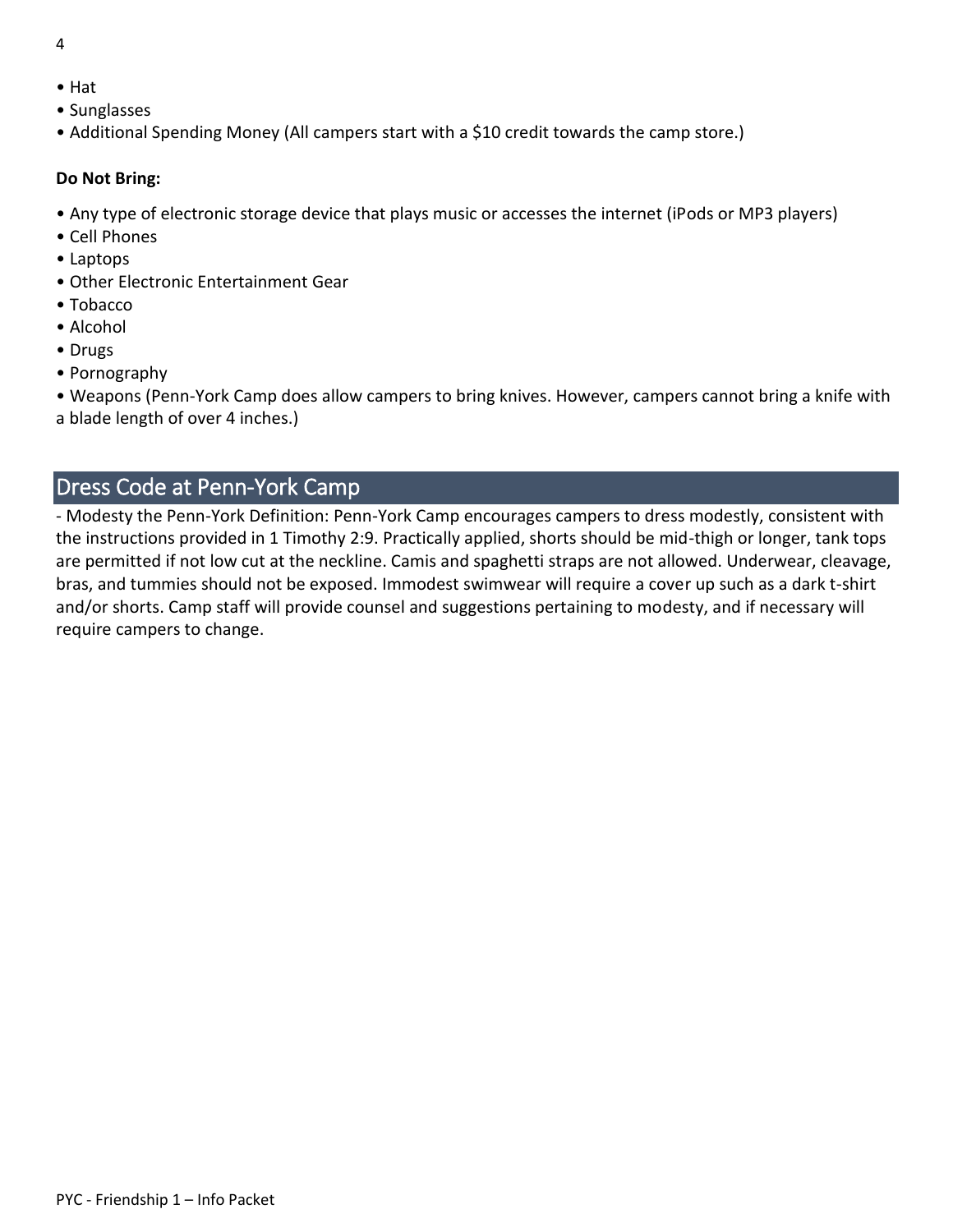# <span id="page-4-0"></span>For More Information:

Go to our website [www.pennyork.com,](http://www.pennyork.com/) hover your mouse over the "Summer Camp" tab and click on "Summer Camp FAQ." There you will find some additional info concerning our summer camps.

Or

Feel free to call us. We are in the office Monday – Friday from 8:00 a.m. till 4:00 p.m. We would be glad to answer your questions.